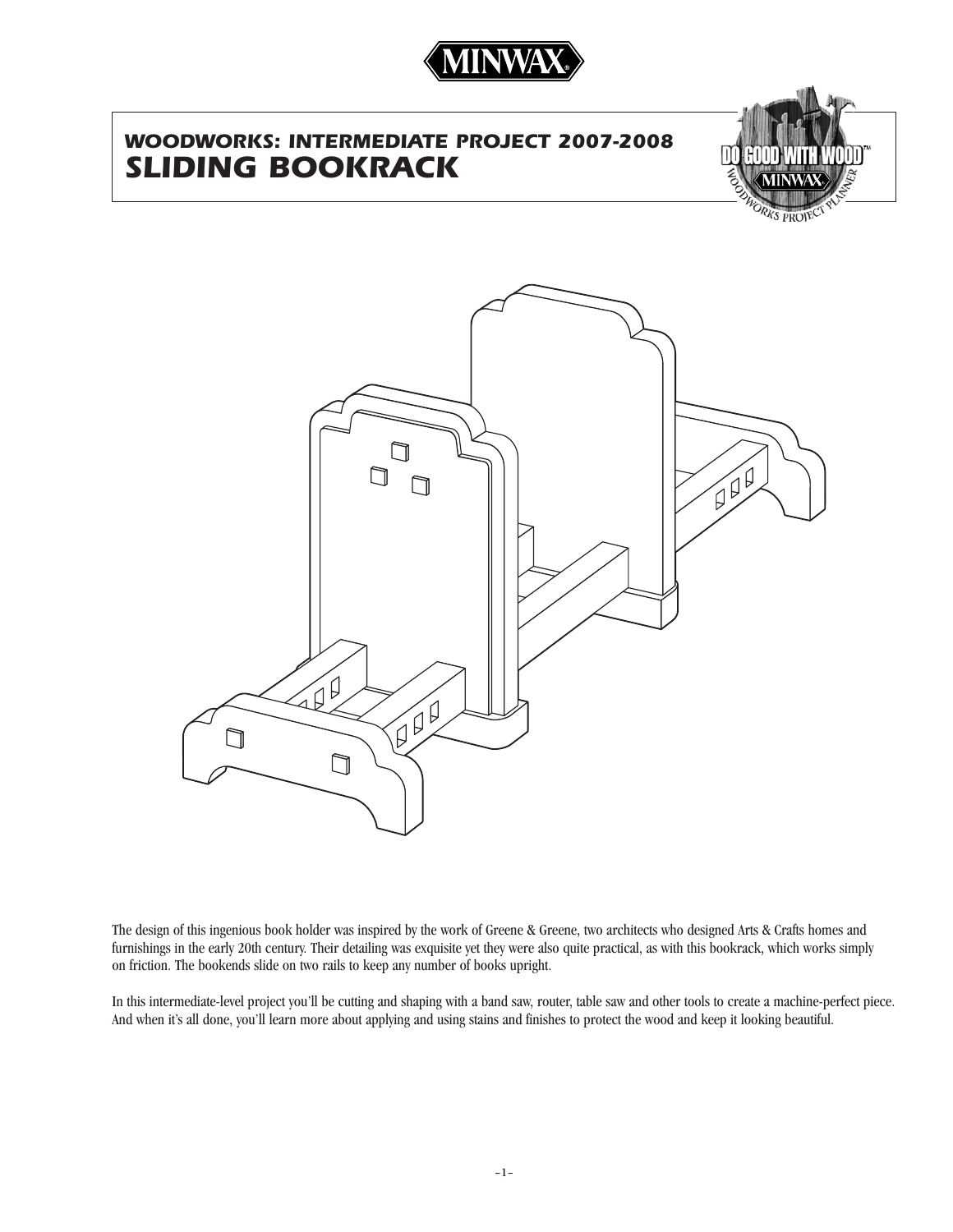# *TOOLS REQUIRED SHOPPING LIST*

#### **Hand Tools**

- Mallet
- Screwdriver

#### **Power Tools**

- Random-orbit sander
- Router
- Router table with rabbeting bit
- Table saw with dado set
- Band saw or scroll saw
- Mortising machine
- Power planer

#### **Miscellaneous**

- Pencil
- Tape measure
- Double-stick tape
- Safety glasses
- Carpenter's glue
- 120-, 150- and 220-grit sandpaper
- Clean, lint-free cloths
- Respirator
- Gloves for finishing
- Mineral spirits (for oil-based stains and finishes)
- Water-filled metal container with tight-fitting lid (for oil-based stains and finishes)
- Minwax® Wood Finish™ Stain Brush or other good quality, natural-bristle brush (for oil-based stains and finishes)

# *WOOD FINISHING PRODUCTS*

#### **Recommended Finish**

| Prep:             | Minwax <sup>®</sup> Pre-Stain Wood Conditioner                                      |
|-------------------|-------------------------------------------------------------------------------------|
| Stain/<br>Finish: | Minwax <sup>®</sup> Polyshades <sup>®</sup> Bombay Mahogany                         |
| Optional<br>added |                                                                                     |
| finish:           | Minwax <sup>®</sup> Fast-Drying Polyurethane or<br>Minwax <sup>®</sup> Wipe-On Poly |

Wax: Minwax® Paste Finishing Wax

### **Recommended wood:** Oak

#### **Alternate wood:** Pine

| $1' \times 8'$ oak:                    | $3 \text{ lin. ft.}$ |
|----------------------------------------|----------------------|
| Walnut:                                | Scrap                |
| $#8 \times 1 - 1/2$ " flat-head screws |                      |

# *CUTTING LIST*

Overall Dimensions: 7-13/16"h x 6-1/8"w x 23-1/2"l

| Key          | Part           | Pcs. | <b>Dimensions</b>            |
|--------------|----------------|------|------------------------------|
| A            | <b>Bookend</b> |      | $3/4$ " x 5-1/2" x 7"        |
| B            | Endcap         |      | $3/4$ " x 2-1/8" x 6-1/8"    |
| $\mathbf C$  | Base           | າ    | $3/4$ " x 5-3/4" x 1-1/4"    |
| $\mathbf{D}$ | Rail           |      | $3/4$ " x $15/16$ " x $23$ " |
| E            | Pegs, Walnut   | 10   | $3/8$ " x $3/8$ " x $1/4$ "  |

#### **Alternate Finish**

- Prep: Minwax® Pre-Stain Wood Conditioner
- Stain: Minwax® Gel Stain Aged Oak
- Finish: Minwax® Fast-Drying Polyurethane semi-gloss
- Wax: Minwax® Paste Finishing Wax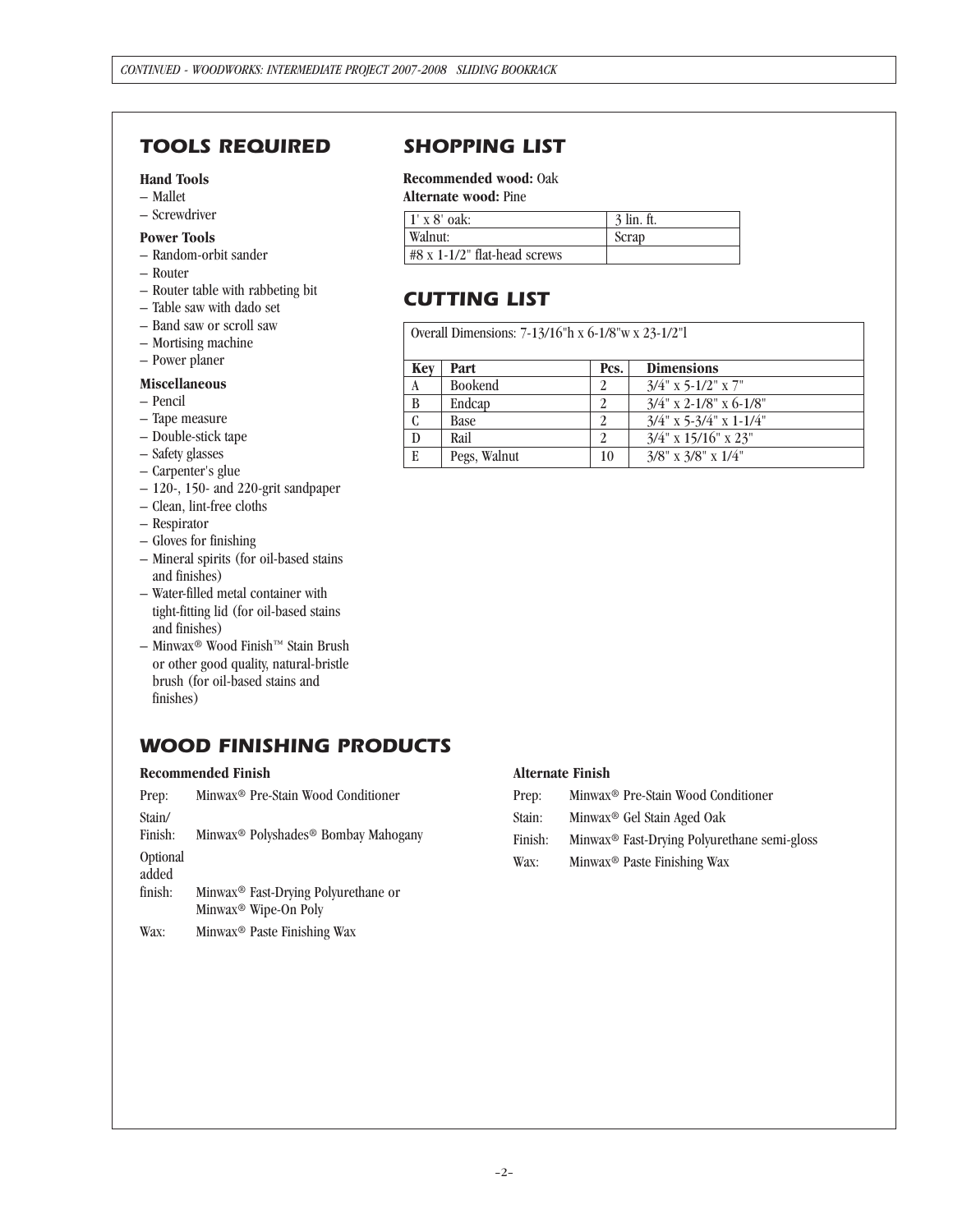### *BEFORE YOU BEGIN*

Good craftsmanship begins and ends with good work habits, so make the following steps part of your routine workshop practice. If you have any doubts or questions about how to proceed with a project, always discuss them with your shop instructor.

- Carefully and fully review plans and instructions before putting a tool to the project lumber.
- Work sensibly and safely. Wear safety goggles when doing work that creates flying chips and sawdust; wear the appropriate respirator whenever making sawdust or working with thinners or other solvents.
- At the end of every work session, clean up your shop area and put away all portable tools.

### *CUTTING AND ASSEMBLY PROCEDURE*

#### **Make the Parts**

**1.** Cut the bookends (A), endcaps (B) and bases (C) to their final size. Cut the rails (D) an extra 1/8" thick. You can cut paired pieces at the same time by holding them together with double-stick tape.

**2.** Cut the shapes of the bookends, endcaps and bases on the band saw (Fig. 1). Sand the sawn edges progressively using 100-, 120- and 150 grit sandpaper.

**3.** Rout the bookend profile with a 3/8" rabbeting bit (Figs. 2 and 5). Raise the bit in 1/16" increments to avoid tear-out. Use a chisel to square the rabbet's inside corners. To safely begin the cut, pivot the work piece against a starting pin. Once started, you can ride on the bit's bearing.

**4.** Cut shallow mortises into the bookends using a mortising machine (Fig. 2). Cut through mortises in the endcaps and rails (Figs. 3 and 4). Some tear-out on the back is inevitable, even with a sacrificial board under the rail, but you'll remove it in the next step.

**5.** Plane the rails to their final thickness using a power planer. Place the torn-out sides facing up; they'll come out perfectly smooth.

**6.** Cut tenons on the rails using a dado set (Fig. 4).

**7.** Make the walnut pegs (E) from 3/8"-thick square blank. Cut the pegs to length with a band saw, Japanese pull saw or dovetail saw.

#### **Assemble the Bookrack**

**8.** Glue and clamp the rails and endcaps. Work on a flat surface. Check the assembly for wobble before you set it aside to dry.

**9.** Glue pegs (E) into the bookends and endcaps. Leave the pegs proud by at least 1/16". Scrape excess glue from around the pegs before it dries.

**10.** After the glue is dry, round over the pegs' sharp corners with 180-grit sandpaper in a random-orbit sander.

**11.** Mark the positions of the bookend slots directly from the rail and endcap assembly. Cut the slots using your miter gauge and a tall auxiliary fence (Fig. 6). Make multiple passes, raising the blade 1/4" with each cut.

**12.** Predrill the bases and bookends. Screw these parts together on the rail and endcap assembly and test their fit. There should be a little play so the bookends will slide. Disassemble the bases and bookends for finishing.

**13.** Sand with 180- and 220-grit sandpaper to gently round the edges of the bookends, endcaps, rails and bases. Don't sand the bookends' bottom edges. Proceed to the staining and finishing.

**14.** After the finishing is done, screw the bases to the bookends and load in your books.

# *STAINING AND FINISHING*

*Woodworker's Tip: Though you may be tempted to cut short your sanding, preparation and application time, don't do it. These tasks are very important steps in obtaining a high-quality finish. Remember, it is the finish, just as much as the fit and smoothness of the parts that will have great bearing on how people judge your craftsmanship. To ensure an excellent result, follow the steps listed in this section and also the instructions the finish manufacturer puts on its products.*

#### **FINISHING TIPS**

- Test the stains and finishes you are planning to use on scraps of wood. On the back of the scrap, mark the stain/finish combination and the type of wood. Allow all samples to dry thoroughly before making your final finish selection. Save your samples for quick reference on future projects.
- All stains and finishes must be allowed to dry thoroughly between coats. Remember that drying times can vary due to humidity and other climatic conditions.
- If you have some leftover stain or finish, wipe the can rim so that stain or finish in the rim won't dry out and prevent the lid from forming a tight seal.
- Brushes used for oil-based products, such as Minwax® Polyshades® or Minwax® Fast-Drying Polyrethane must be cleaned with mineral spirits.

**15.** Dust off the piece and wipe it carefully with a clean, lint-free cloth lightly dampened with mineral spirits.

#### **Recommended Finish**

**16.** Apply Minwax® Polyshades® following the directions on the can. Use a good quality, natural-bristle brush suitable for use with polyurethane. Stir the can contents thoroughly before starting and periodically repeat stirring during your work session. Allow the first coat to dry overnight.

**17.** The next day, sand all surfaces lightly with 220-grit sandpaper or very fine (000) steel wool using with-the-grain strokes. Dust off and wipe all surfaces with a cloth dampened with mineral spirits. Apply a second coat of Polyshades<sup>®</sup> and set the rack aside to cure overnight. To achieve a deeper color, you may apply a third coat after 4-6 hours, repeating the application directions. Allow the project to cure for several days before using it.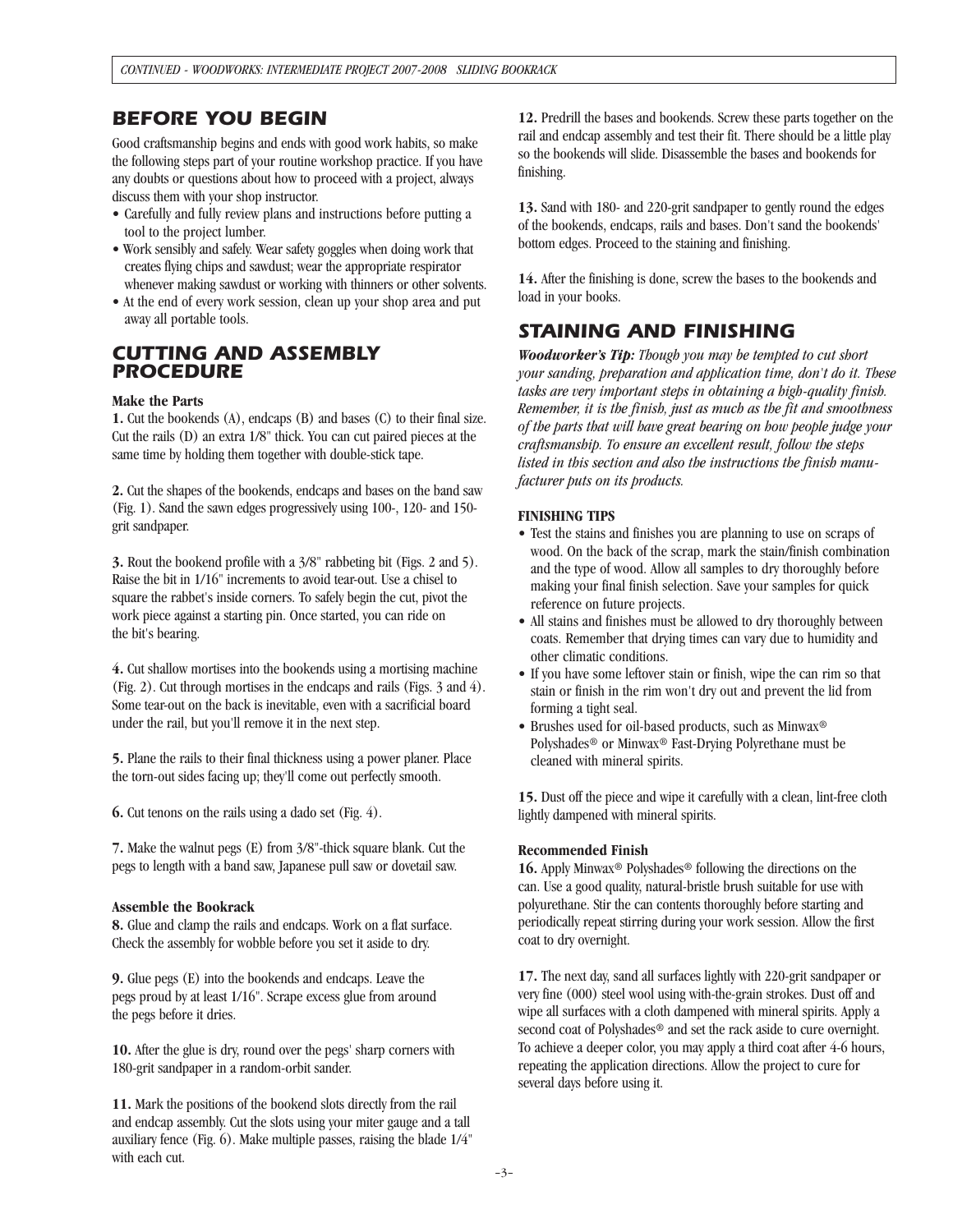18. After the finish is dry, apply a coat of Minwax<sup>®</sup> Paste Finishing Wax over every surface and rub it out with #0000 steel wool to an even sheen. This is an essential step. The wax lubricates the rails, allowing the bookends to slide smoothly.

*Woodworker's Tip: If you achieve the desired color on the first or second coats of Polyshades®, apply a clear coat of Minwax® Fast-Drying Polyurethane or Minwax® Wipe-On Poly for added protection.*

#### **Alternate Finish**

19. Apply the Minwax<sup>®</sup> Gel Stain you've chosen using a clean, lint-free cloth or natural-bristle brush. Allow the Gel Stain to set for about 3 minutes, then wipe off any excess with a clean, lint-free cloth. To achieve a deeper color, you may apply a second coat after 8 to 10 hours, repeating the application directions for the first coat. Allow the stain to dry for 24 hours before applying the finish.

*Woodworker's Tip: When wiping off stain, make certain that your last wipe with the cloth goes with the grain of the wood. This way, any stain you might miss during wipe-off will be visually minimized by the wood grain.*

**20.** Apply Minwax® Fast-Drying Polyurethane following the directions on the can. Use a good quality, natural-bristle brush. Allow the first coat to dry overnight.

**21.** The next day, sand all surfaces lightly with 220-grit or finer sandpaper using with-the-grain strokes. Dust off and wipe all surfaces with a cloth lightly dampened with mineral spirits. Apply a second coat of polyurethane and set the piece aside to cure overnight.

**22.** The following day, sand all surfaces lightly with 220-grit sandpaper. Dust off and wipe the piece with a cloth lightly dampened with mineral spirits and apply the third and final coat of polyurethane.

**23.** After the finish is dry, apply a coat of Minwax® Paste Finishing Wax over every surface and rub it out with #0000 steel wool to an even sheen. This is an essential step. The wax lubricates the rails, allowing the bookends to slide smoothly.

#### **PRODUCT SAFETY**

For your safety and the safety of those you work with, always read the safety warnings, which manufacturers print on their labels, and follow them to the letter.

**WARNING!** Removal of old paint by sanding, scraping or other means may generate dust or fumes that contain lead. Exposure to lead dust or fumes may cause brain damage or other adverse health effects, especially in children or pregnant women. Controlling exposure to lead or other hazardous substances requires the use of proper protective equipment, such as properly fitted respirator (NIOSH approved) and proper containment and cleanup. For more information, call the National Lead Information Center at 1-800-424-LEAD (in U.S.) or contact your local health authority.

**DANGER:** Rags, steel wool, other waste soaked with oil-based stains and clear finishes, and sanding residue may spontaneously catch fire if improperly discarded. Immediately place rags, steel wool, other waste soaked with this product, and sanding residue in a sealed, water-filled metal container. Dispose of in accordance with local fire regulations.

#### **When using oil-based wood finishing products: CAUTIONS: CONTAINS ALIPHATIC HYDROCARBONS.**

Contents are **COMBUSTIBLE**. Keep away from heat and open flame. **VAPOR HARMFUL**. Use only with adequate ventilation. To avoid overexposure, open windows and doors or use other means to ensure fresh air entry during application and drying. If you experience eye watering, headaches, or dizziness, increase fresh air, or wear respiratory protection (NIOSH approved), or leave the area. Avoid contact with eyes and skin. Wash hands after using. Keep container closed when not in use. Do not transfer contents to other containers for storage.

**FIRST AID:** In case of eye contact, flush thoroughly with large amounts of water for 15 minutes and get medical attention. For skin contact, wash thoroughly with soap and water. In case of respiratory difficulty, provide fresh air and call physician. If swallowed, call Poison Control Center, hospital emergency room, or physician immediately.

#### **DELAYED EFFECTS FROM LONG-TERM OVEREXPOSURE.**

Contains solvents which can cause permanent brain and nervous system damage. Intentional misuse by deliberately concentrating and inhaling contents may be harmful or fatal.

**WARNING:** This product contains a chemical known to the State of California to cause cancer and birth defects or other reproductive harm.

**DO NOT TAKE INTERNALLY. KEEP OUT OF REACH OF CHILDREN.**  CONFORMS TO ASTM D-4326. Contact a physician for more health information.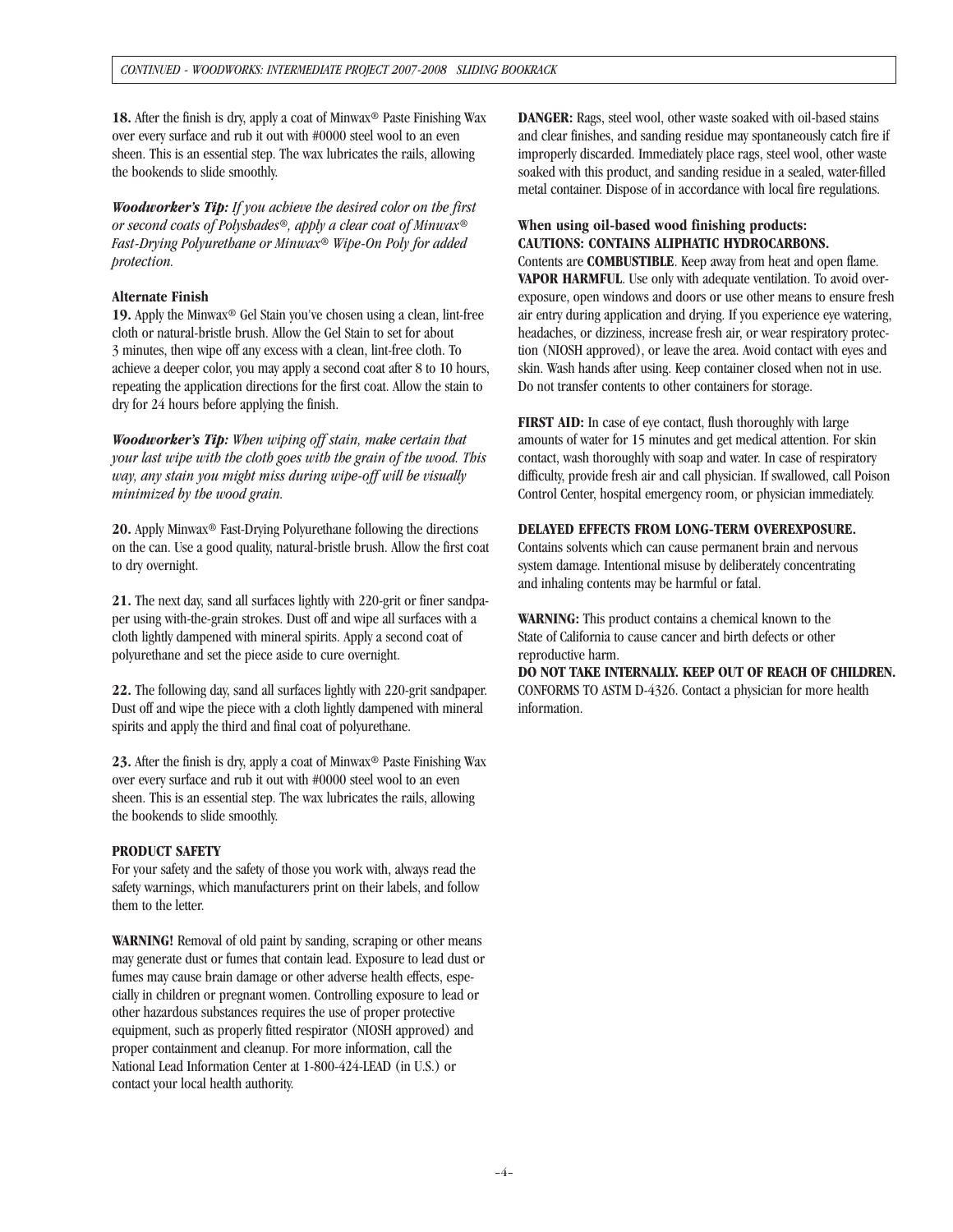# *FIG 1. BOOKRACK DETAILS*



This project was adapted with permission from *American Woodworker*® magazine, AW Media LLC, an affiliate of New Track Media LLC, Suite 180, 1285 Corporate Center Drive, Eagan, MN 55121. ©Copyright 2006. All rights reserved. For subscriptions call toll-free: 1-800-666-3111.

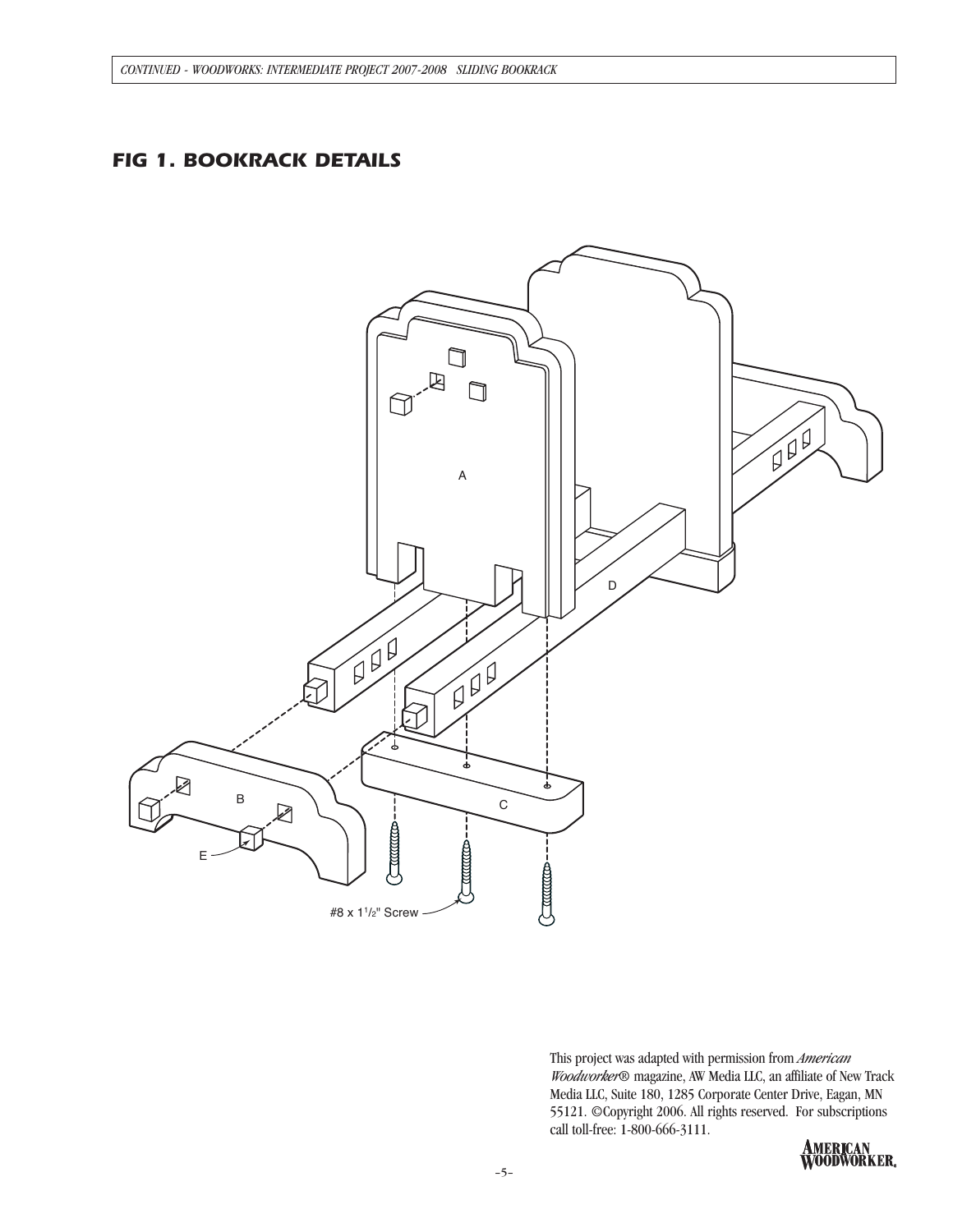

## *FIG 2. BOOKEND DETAILS*

# *FIG. 3. END CAP DETAILS*

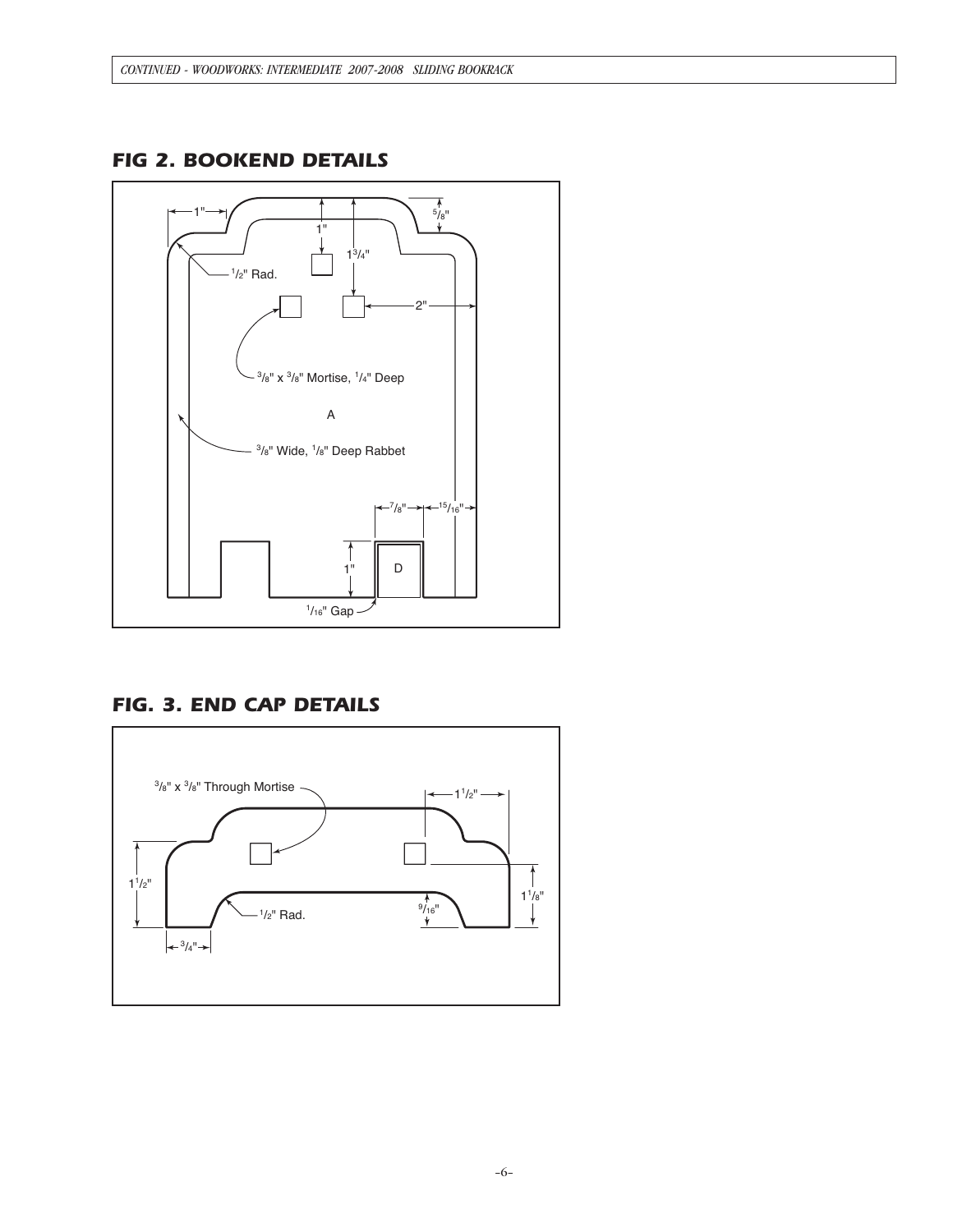# *FIG 4. RAIL DETAIL*



*FIG 5. ROUT STEP*



7 ⊕ Fence attached to ⊕ miter gauge. $\circ$ 

*FIG 6. CUT BOOKEND SLOTS*